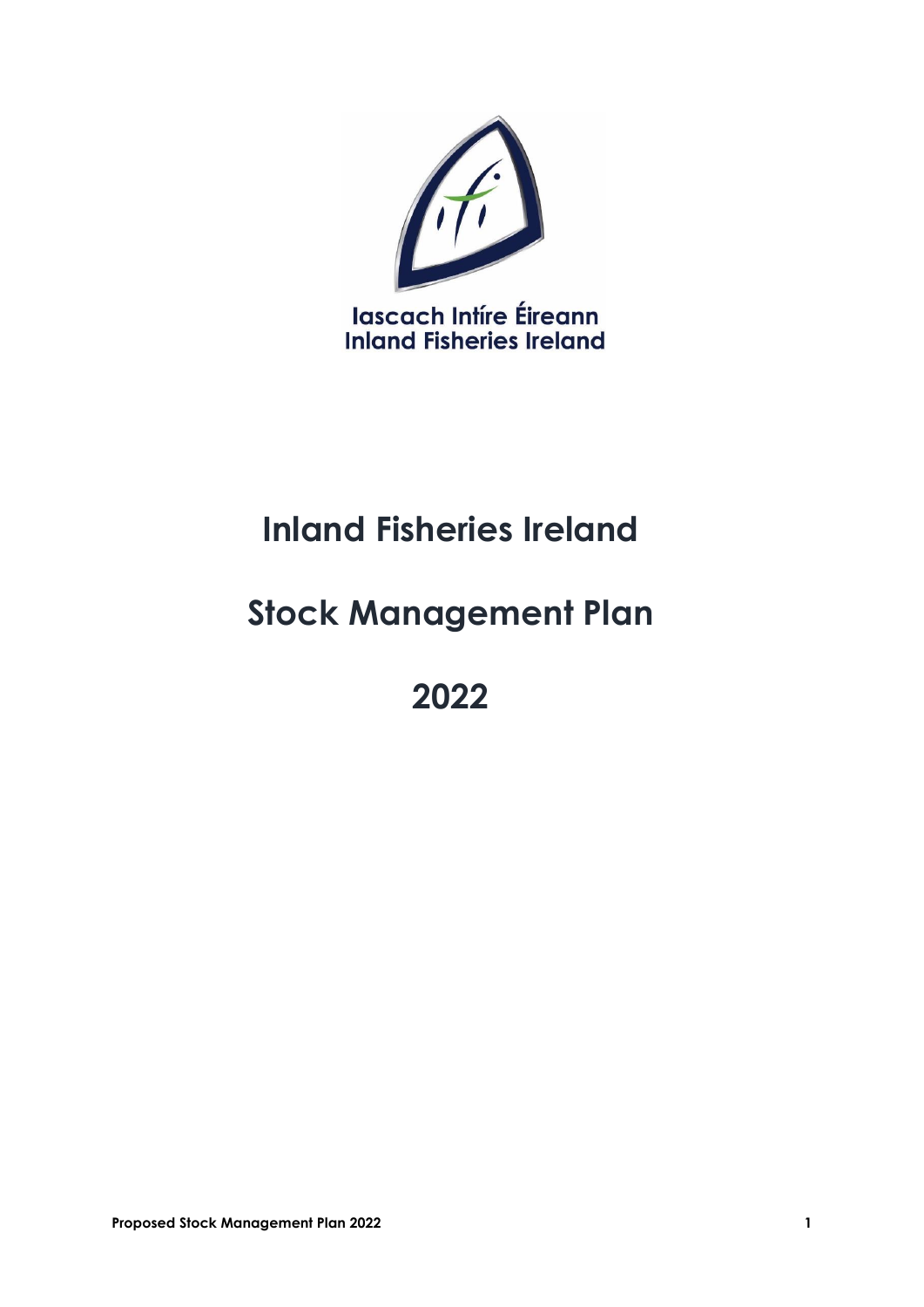

#### **Introduction:**

In accordance with Inland Fisheries Ireland's current policies on both pike and wild brown trout, stock management operations are planned for six lake catchments and one sub-catchment in the WRBD and ShRBD as follows: Loughs Corrib, Mask, Carra, Conn, Cullin, Arrow and Sheelin all of which are designated managed wild brown trout fisheries. Also included in this management plan is the Owenriff system near Oughterard where pike are a recent introduction.

Gill netting and electrofishing (EF) operations are planned for seven of the eight systems named above with electrofishing only planned for L. Sheelin. Full details of the estimated start and finish times are tabulated in this plan and include effort (expressed in person hours). Electrofishing operations will also be carried out on Loughs Corrib, Mask, Carra, Owenriff system, Conn and Cullin and some of their principal tributary rivers as well as Lough Sheelin and Arrow.

The operations will be carried out in accordance with IFI's Standard Operating Procedures (SOPs) for both electrofishing and gill netting. All staff handling pike will do so in accordance with IFI's SOPs and all have received fish handling and welfare training. Pike carcasses will be temporarily retained for research purposes and remains will, thereafter be appropriately disposed of by an approved rendering company. It should be noted that the delivery of this plan is dependent on suitable weather conditions, availability of personnel and all equipment remaining fully operational.

### **Gill Netting Operations**

Netting will be concentrated into specific periods on each lake as detailed in table 1 (and 3 for owenriff). These operations will depend on weather and other factors which can impact on timing and location. It is unlikely that the full periods outlined in the tables will be fished on each lake. In general, gill nets will be set along margins and lake-shores to intercept pike moving in and out of known spawning areas. All appropriately sized pike will be handled carefully and quickly euthanised. Nets will be serviced daily and will not be set if there are concerns in relation to weather conditions the following day.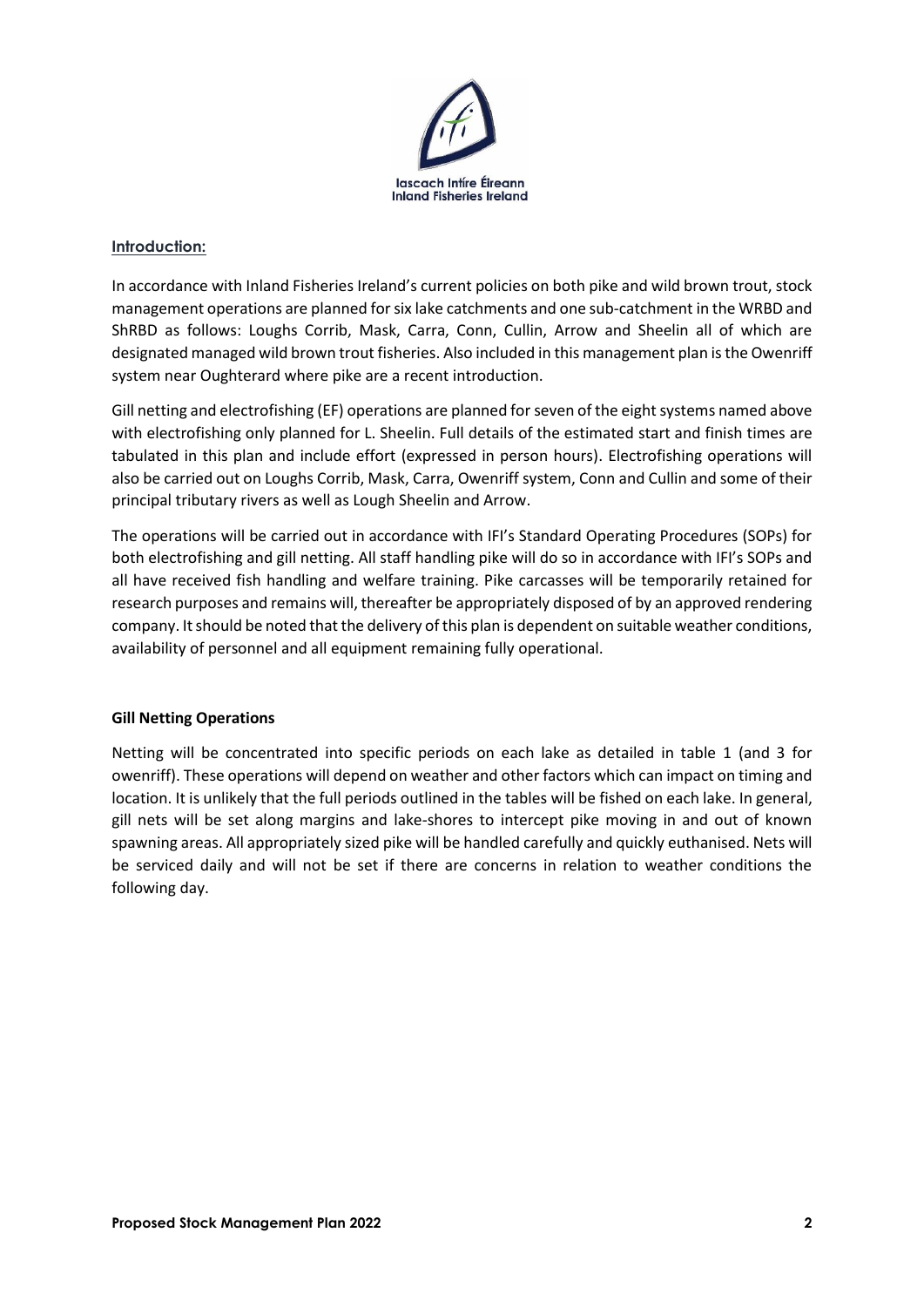

#### **Gill Netting Periods**

Gill netting will commence on Monday 7 February on Lough Corrib/Mask and Lough Conn/Cullin. It will commence on Lough Carra on 28 February and Arrow on 21 February. It is estimated that 420 Man Days will be required for Gill netting on the Corrib Catchment (Carra, Mask, Corrib), 186 days for Conn/Cullin, 96 Days for Arrow, and 60 days for the Owenriff lakes. The location of nets will be determined locally, based on weather forecast for the following weeks and staff numbers available. Some gill netting operations may be stopped for a period on Corrib and Mask to facilitate Electro Fishing when suitable conditions prevail if this is deemed more productive.

Netting will be concentrated into specific areas of all lakes during different periods of the pike management season. Known spawning areas are targeted during spawning activity while other operations will take advantage of pike congregations, which occur in accordance with specific feeding behaviour associated with spring and autumn salmonid migrations. Gill netting dates are outlined in the table below.

| Lake           | <b>Period</b>            | <b>Person days</b> |
|----------------|--------------------------|--------------------|
| Corrib         | Feb - April, Oct - Nov   | 220                |
| <b>Mask</b>    | Feb - March, Oct - Nov   | 140                |
| Carra          | March - April, Oct - Nov | 60                 |
| Conn/Cullin    | Feb - April Oct - Dec    | 186                |
| <b>Arrow</b>   | Feb - April              | 96                 |
| <b>Sheelin</b> | N/A                      |                    |
| Owenriff       | See Table 3              |                    |

#### **Table 1: Details of Gill Netting Operations Planned for 2022 in the WRBD**

#### **Electrofishing Operations**

The plan for electro fishing for the Corrib, Conn/Cullin catchments and Lough Arrow is to operate when suitable conditions present over the whole year with a total of 280 man-days between the 5 lakes which include some of the larger tributaries and inflow areas. On L. Sheelin, Electrofishing operations will take place over 100 man days on suitable occasions between 15 March and 30 October.

Electrofishing can be carried out year-round on lakes subject to suitable weather and water conditions. As such, the period identified for EF operations is, generally, much longer. In addition to targeting the nursery margins, EF will also be used to control pike numbers in the lower reaches of a number of rivers including the Clare, Owenriff, Cornamona, Maam, Robe, Aille, Annies, Deel, Manulla and Castlebar systems. There is ample observational evidence of severe predation of